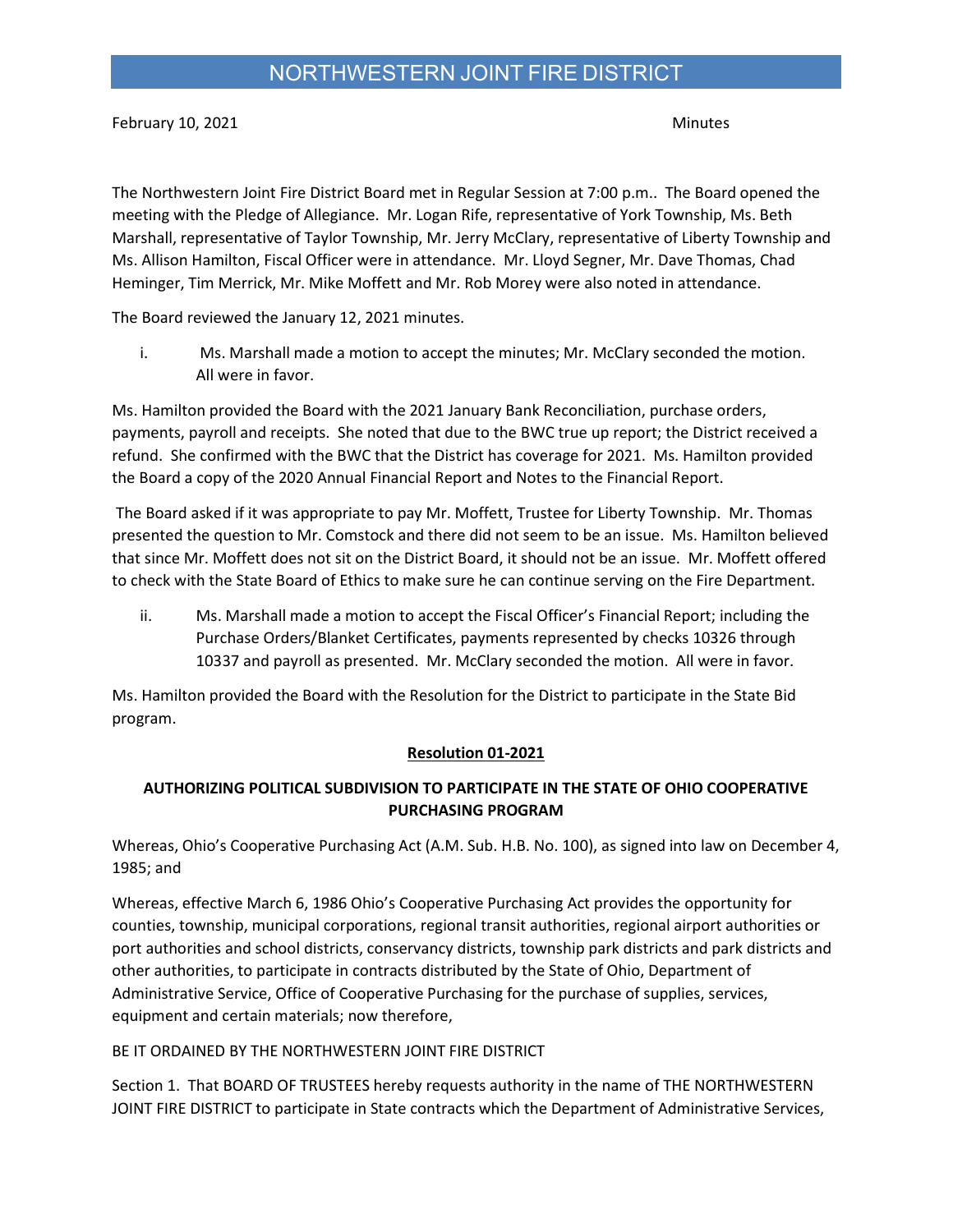## NORTHWESTERN JOINT FIRE DISTRICT

Office of State Purchasing has entered into and the Office of Cooperative Purchasing has distributed for the purchase of supplies, services, equipment and certain other materials pursuant to Revised Code Section 125.04.

Section 2. That the BOARD OF TRUSTEES is hereby authorized to agree in the name of THE NORTHWESTERN JOINT FIRE DISTRICT to be bound by all contract terms and conditions as the Department of Administrative Services, Office of Cooperative Purchasing prescribes. Such terms and conditions may include a reasonable annual membership fee to cover the administrative costs which the Department of Administrative Services incurs as a result of THE NORTHWESTERN JOINT FIRE DISTRICT participation in the contract. Further, that the BOARD OF TRUSTEES does hereby agree to be bound by all such terms and conditions and to not cause or assist in any way the misuse of such contracts or make contract disclosures to non-members of the Coop for the purpose of avoiding the requirements established by ORC 125.04.

Section 3. That the BOARD OF TRUSTEES is hereby authorized to agree in the name of THE NORTHWESTERN JOINT FIRE DISTRICT to directly pay the vendor, under each such state contract in which it participates for items it receives pursuant to the contract, and the BOARD OF TRUSTEES does hereby agree to directly pay the vendor.

iii. Mr. Rife made a motion, with a second by Ms. Marshall to approve Resolution 01-2021 for the Northwestern Joint Fire District to participate in the State of Ohio's State Bid Purchasing Program. All were in favor.

Ms. Hamilton presented a sample OP&F resolution. The Board will address this at the March meeting.

Chief Merrick, presented the Board with an Introduction package, monthly report, organizational chart and a probationary packet. The monthly report compares 2020 with 2021. He advised the Board, the Fire Department has 2697 hours available and it was filled at 81%, if you add in his hours the fill rate jumps to 85%. The goal is to have the Department fill shifts at a 90% rate.

Chief Merrick advised the Board that the addition of a  $4<sup>th</sup>$  person for the evening shift, 4:30 p.m.-7:30 a.m. would cost around \$50,000. This addition of man power would stabilize staffing and provide more training.

Chief Merrick presented the Board with the following individuals for employment with the Northwestern Joint Fire Department:

Steve Miller, Nathaniel Hines, Brandon Easchnagle and Jeremy Yoder

The Board approved the individuals to be hired.

Chief Merrick presented an organizational chart; with the intent of covering the next eight months. As the Department continues to grow and stabilize the chart will be changed accordingly. Some roles reflected were three Part Time Officers and the transition team of Chief Segner and Asst. Chief Thomas.

The Chief intends to pursue the SAFER Grant; the monies will assist in staffing the station. One of the goals is to staff the station with Paramedics.

The probationary packet presented will provide new members with organized and structured training.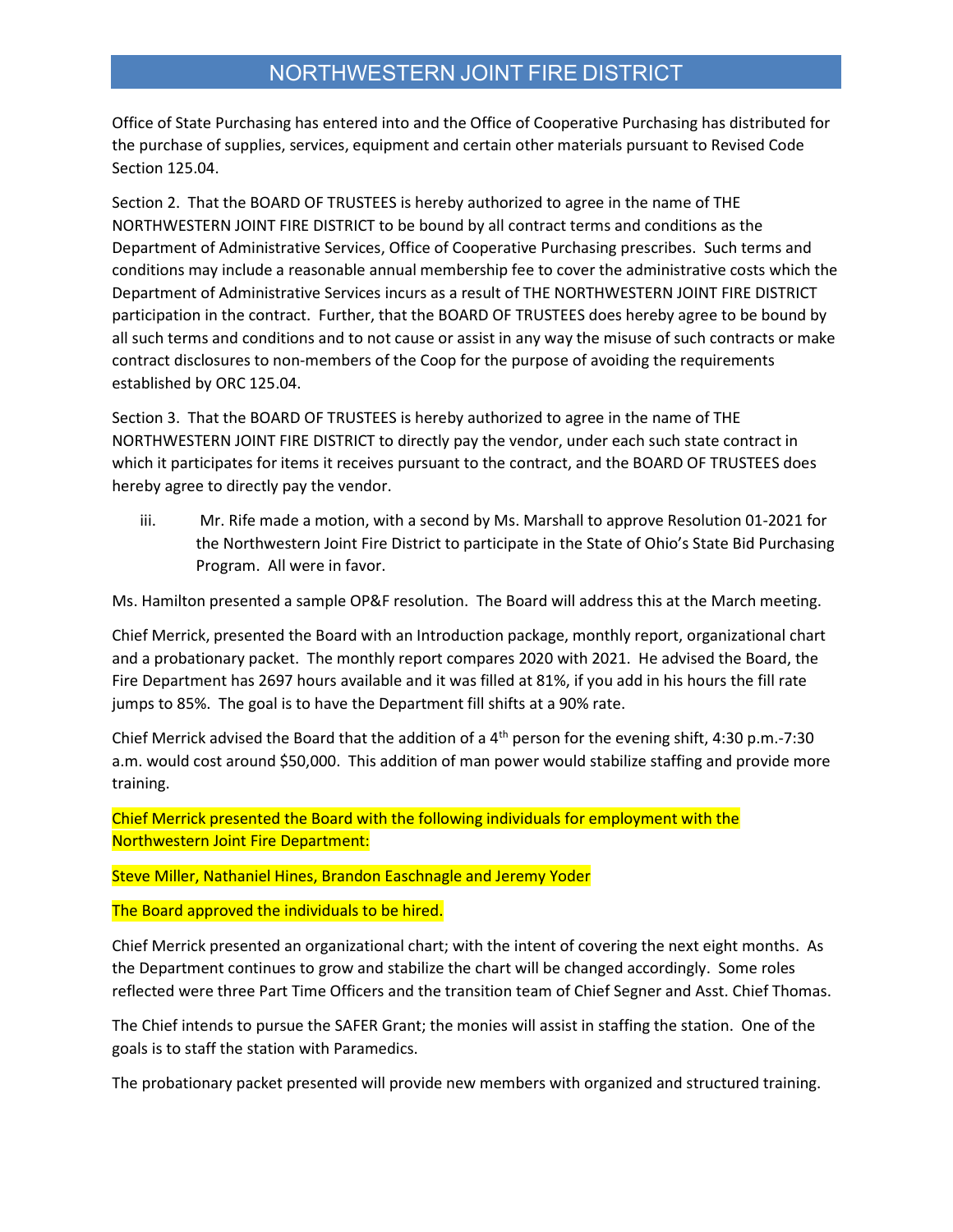## NORTHWESTERN JOINT FIRE DISTRICT

Mr. Rife commented that this would facilitate and establish structure and identity.

As the District is laying the foundation to hiring additional Full Time staff; Chief Merrick is using the next eight months as an opportunity to interview the candidates on their tasks and abilities.

Chief Merrick presented the Board with a list of items that need attention and updated at the Station. Items include new beds, LED lighting, sensors, updates to the kitchen etc.

iv. Mr. Rife made a motion, with a second from Mr. McClary to approve an expenditure up to \$15,000 for improvements to the Station as presented. All were in favor.

Ms. Hamilton will set a Blanket Certificate up for the amount approved and provide the Chief with the information.

Ms. Marshall advised the Station needs a flag or a flagpole installed.

Chief Merrick provided the Board with a copy of a condensed version of the Policies and Procedures. This is what he will be using for operating the Department.

Mr. Heminger advised that the State needed the Chief's information to approve the name change; as Medicount continues to set the Department up for EMS billing. The change has been approved.

Mr. Rife had the opportunity to meet with Dave Phillips, Union County Prosecutor. The Commissioner's addressed the request, although hesitant at first, the Prosecutor's office already has relationships established with the Townships and agreed to service the District. However, should there be an issue between the District and Township(s); the Prosecutor's Office would represent the Township(s). The Board discussed ways the Prosecutor's Office could be used. The Prosecutor's Office has the ability to review documents through a direct service portal; Civil Matrix. Ms. Hamilton had not had the opportunity to explore the portal but would look into it.

Mr. Thomas presented the Board with Mr. Comstock's fee agreement. The Board would like to have the Prosecutor review the document. The matter was tabled until next meeting. Ms. Hamilton will upload the document to the Prosecutor's Office.

Mr. Rife made a motion, with a second from Mr. McClary to go into executive session at 8:02 p.m..

Mr. Rife made a motion, with a second from Mr. McClary to adjourn from executive session at 8:40 p.m. and reconvene the regular meeting.

The Board announced that Mr. Tim Merrick has accepted the position of Fire Chief for the Northwestern Joint Fire Department. Mr. Merrick will begin on February 21<sup>st</sup>.

Mr. Thomas presented the final Lease Agreement, previously approved, for their signatures.

The equipment graphics are completed. There was discussion of Horton providing the graphics for the Medic; as it was expensive the Department found another way to add the indentification.

Mr. Heminger presented a Power Point presentation. He went over the District's accomplishments in 2020 and the implementation is deemed complete.